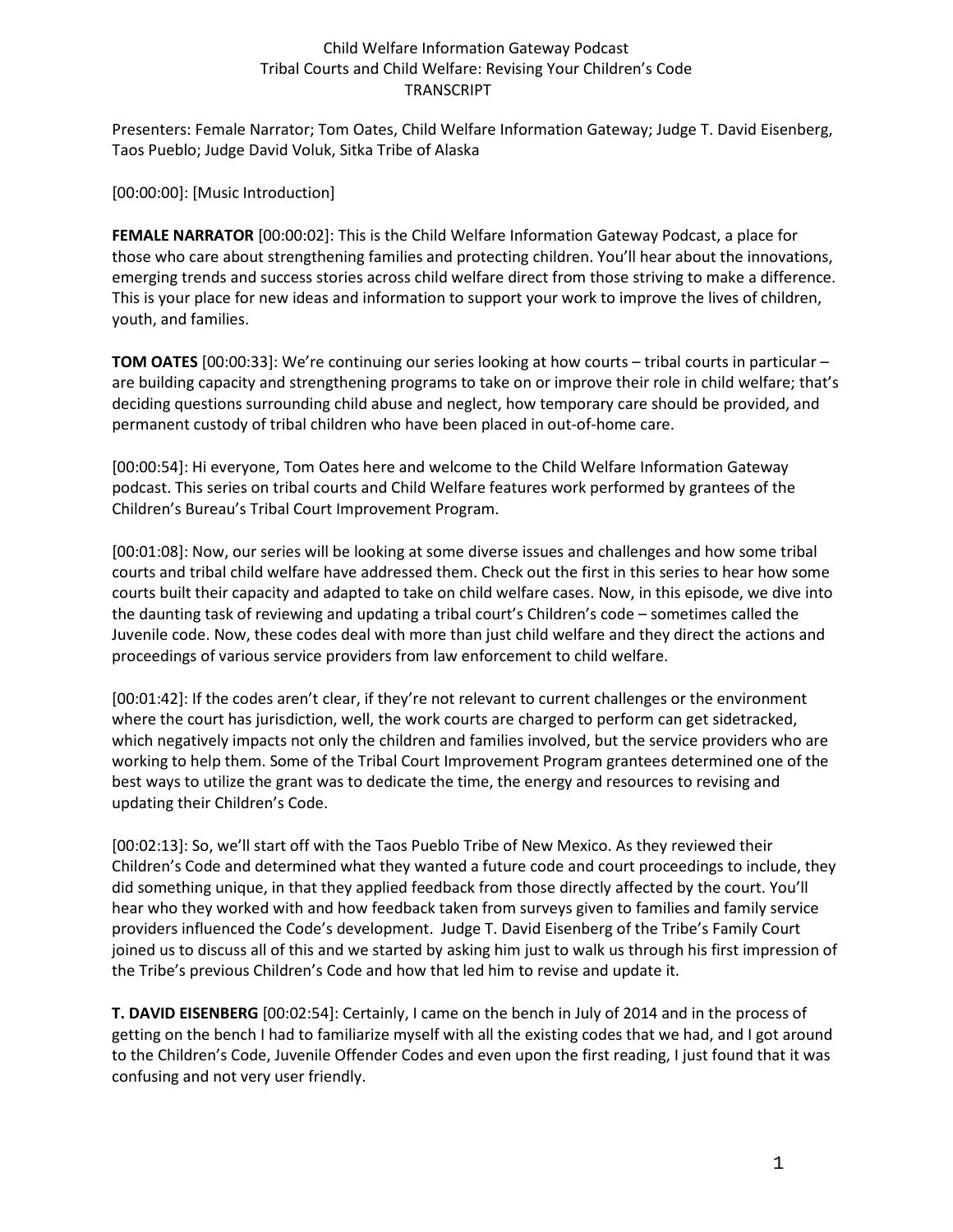[00:03:25]: So, that was my initial impression and as I started to hear Children's Court cases, as well as Juvenile Offender cases, it was really hard to find any kind of a scheme that I could separate from Children's Code as opposed to a Juvenile Offender Code, it was all, both sections were integrated. So, the process of Children's Code would all of a sudden be talking about Juvenile Offender proceedings and vice versa, so it was, it was very hard to figure out where the Children's Code proceedings went and where they left off and where they were going because they would eventually dovetail into the Offender Code - and same way with the Offender Code to Children's Code matters.

[00:04:24]: So, that was, and at some point in time within that first year, the police department asked me to - because they were equally as confused and they'd been working with the Offender Code portions of the code for many years, for the five of six years that it was in effect, and were having difficulties finding a clear process of how the filings of Offender proceedings were, how to file them and how the proceedings went.

[00:05:01]: So I volunteered to outline the Children's Code as well as the Offender's Code and talk about an exercise in futility, I just reached a point where I could not, it just wasn't working, there was just no way to outline it all without having arrows going in and out and cross referencing. I was just kind of like, this is not, this is, I'm confused. And the last place is, the first place that the people that have to work with the Children's Code and Offender Code go to to make sense of it is the judge - and when the judge can't make sense of it, you know, it's, it's really difficult.

[00:05:46]: So, the other item that I find the Children's Code that I found problematic was the, a mixing of standards of proof. For example, in our termination of parental rights proceedings under the Children's Code, the standard of proof in these terminations proceedings was clear and convincing evidence beyond a reasonable doubt. So, they mixed the two standards of proof together and I said, well, that's certainly not going to work for me, I don't know if I have to, if I have to preside, preside over a termination of rights case, what standard of proof am I supposed to be using? Because it's combining both standards of proof. So, that was just, that's how the whole idea came to bear with regard to we need to revise our Children's and Offender Codes.

**TOM OATES** [00:06:48]: So, it sounds like at first when you tried to create the outline, you may have found yourself saying, alright, where do I begin? At least, that's the question that comes to my mind, is, instead of trying to revise or edit, it sounds like you had to start from scratch, am I right?

**T. DAVID EISENBERG** [00:07:07]: I was using the existing code and then following the, you know, the outline process is here's the beginning and here's the next step. So, I could do an additions file and then what's the next thing that happens and then how, how are investigations handled and who handles investigations. And so, it started off alright, it's when you got into the mid sections of proceedings that all of a sudden offender proceedings were, were also integrated in the middle of Children's, Children's Court cases. So, it was very hard to come with a very clear step by step outline that followed logical steps.

**TOM OATES** [00:07:57]: So, at that point, were there any, I mean, I'm trying to figure out where do you go for reference, where do you go to, kind of, build this along the way knowing that not only do you have to understand this, but this is going to be used as a tool to then communicate to others that you will come in contact with, like law enforcement, to kind of, direct the operations. So, where do you start from when you say, okay, well what do I want this to look like when it's all said and done?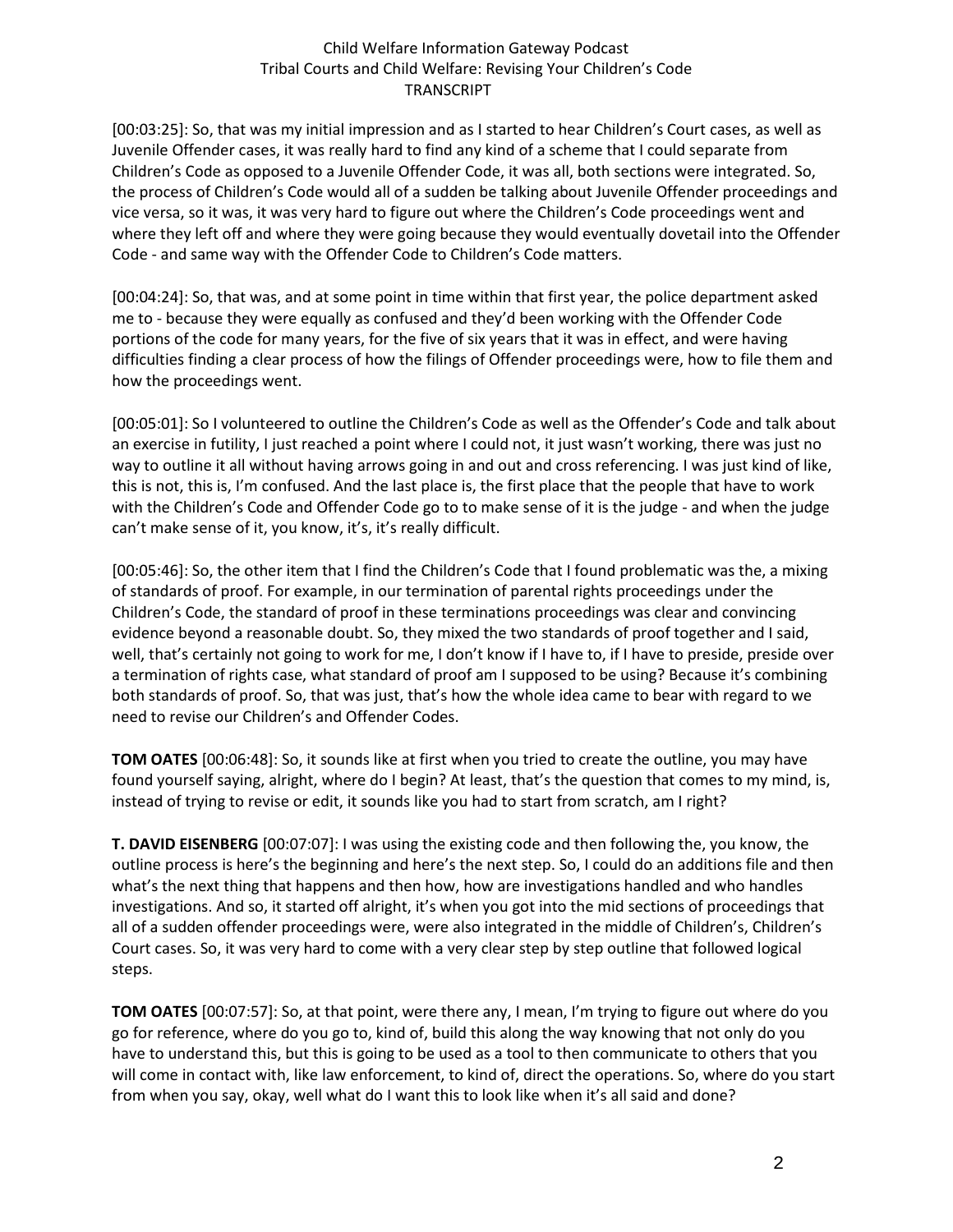**T. DAVID EISENBERG** [00:08:24]: So, realizing that we have these issues the New Mexico Legal Aid Native American Programs Division and I had - the director, Lisa Chavez and I - had a discussion about it and saw that there was the grant opportunity through the Administration of Children, Youth and Families and said, well you know what, this would be a good place to see if we can get grant funding so we can revise the Children's Code, as well as the Juvenile Offender Code.

[00:09:05]: So, that was kind of, well let's, let's go that route - it's because we, we had to go that route because the current code was unworkable. So, that was, so I came on 2014, went to legal aid on the grant in April 2015, so it was, it happened fairly quickly and I felt that it had to happen quickly because we just couldn't, we just couldn't go about doing business as usual with an unworkable code.

**TOM OATES** [00:09:39]: So, when you find yourself going through this process and, you know, as you mentioned, you know, you had jumped on the bench just a few months, really, prior to that - what did you find about, not only the process itself that the court was going through, but, what did you find out about maybe the results or the interaction or the way child welfare cases were handled by the court, knowing that you had some codes that left a lot of ambiguity?

**T. DAVID EISENBERG** [00:10:09]: So, what happened - and this is counter to how actually a judge should handle cases when they have a code, follow the code - I just, I improvised. I improvised certain portions of the code to best fit the proceedings but not necessarily following the black letter code, because if I did then we would end up in deep confusion. I just kind of had to wing it in other words until we got the new code going. That's not the way that a judge should be doing things, but if you have unworkable codes, you have to improvise and I think make do with what you have until you can fix it.

**TOM OATES** [00:11:02]: So, when you walk into these situations, you know, being only on the bench for the first, you know, number of months and you are trying to improvise because the code really isn't, may not be the strongest guide for you - what did you find about the environment that you had walked into in terms of cases coming to you, cases being adjudicated regarding child welfare that you said, alright, knowing how we currently do things at the time, here's what we may want to include within the code to help either make the processes more efficient, make them more transparent, provide better outcomes - did those first few months give you anything that you used for fodder when then you were developing the code?

**T. DAVID EISENBERG** [00:11:48]: Yeah, I mean it gave me a better sense of how I wanted the code to be, so any time we had hearings or proceedings with the old Children's Code, I would try to figure out, okay, this is where we need to go, but the code's not very clear about how to get there. And, I would tell the parties - we have this code and here's where we're at within the code, but the code directs us into an area that will not get us to the result that we want.

[00:12:28]: So, here's what I've been doing, here's what I'm going to do. I'm not going to follow the code, necessarily, but this is what I think works best with regard to this specific proceeding. So, I would let the parties know, because I, you know, again, it's part of the new process that they know what I'm following, what code, what law I'm following and then there's a deviation from it they have a right to know.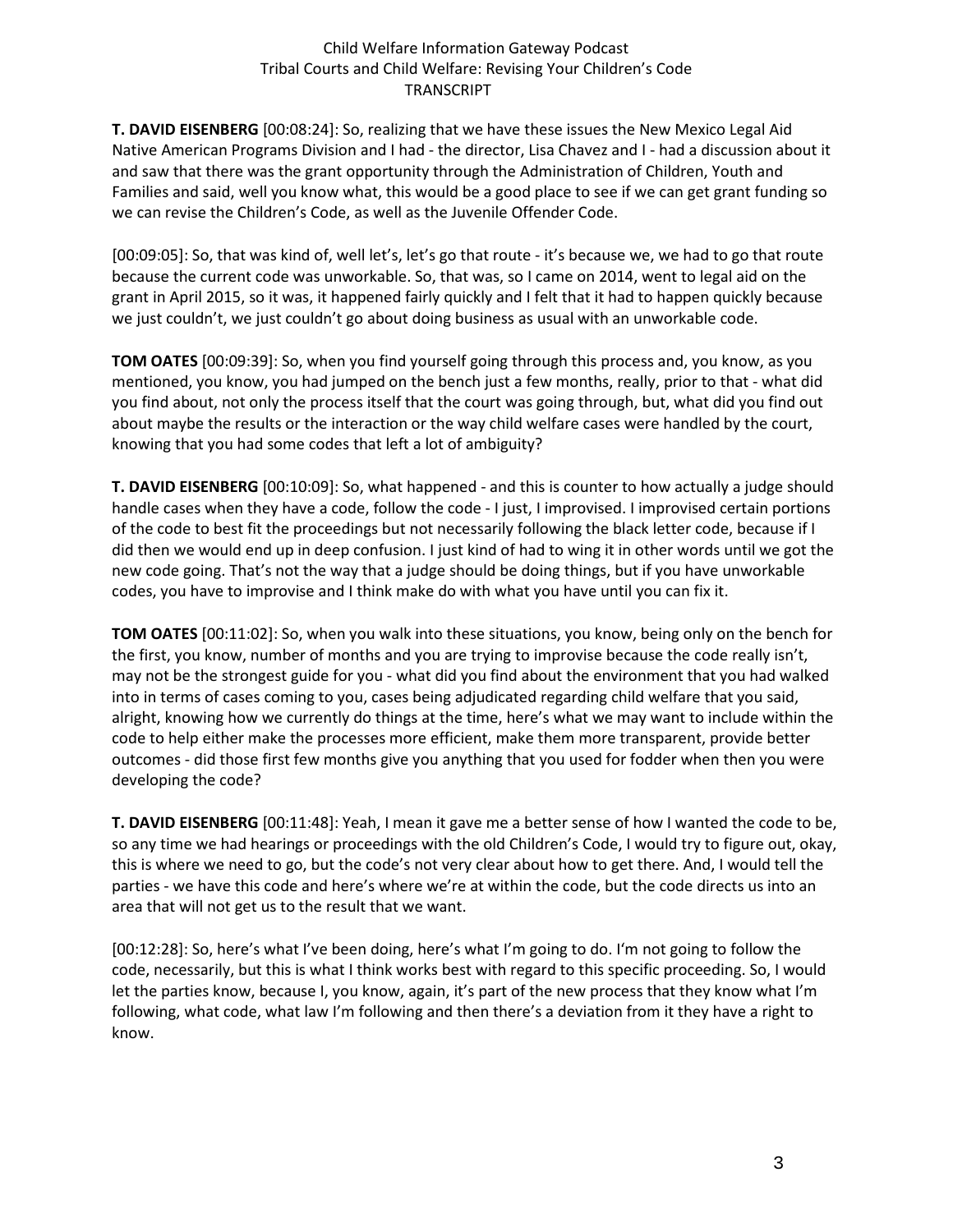**TOM OATES** [00:12:56]: So, what were the key steps that you and the American Indian Law Center, Ms. Chavez, kind of went through to, kind of, go from, from no code, or a code you really need to work on, to where you are today?

**T. DAVID EISENBERG** [00:13:09]: Well, we, we had meetings, when we decided to do the grant it was, you know, there were time constraints because there was a due date in April, so, I think it was February and March that we started to look in earnest at the code and had several meetings with Lisa about the current code and finding the problems areas, which there were many and deciding, well these will be the focus, the focus areas about how we, the deficiencies within the code and how we want to correct them, and how do we go about doing that.

[00:13:49]: So, that's where the discussion came in about, well, this is a community code, this is Taos Pueblos' code, so, and, the family services providers for Taos Pueblo rely on the code, as well as the community. So, how do we, how do we, it's important - because it is a community code - to get feedback from them. So, that's where the idea to do a family survey provider, family service provider surveys came into being, as well as family surveys.

[00:14:26]: The families that were actually, we intended to serve with our new code. And then, so that was outlined in the grant, as well as, well, once we have the survey, what do we do with the results? And, so there was a discussion and inclusion in the grant about evaluating and doing an analysis of what the survey results were and then having a, a meeting at the Pueblo, a focus group meeting with all the family service providers to - because they had, they were all part of responding to the survey - to have a meeting with them over a two day period, morning and afternoon session, over two days where we went through the results.

[00:15:20]: We had very long discussions about the survey results and basically charting where we wanted, how we wanted to use the, the analysis, as well as the recommendations that were coming out of the focus group discussion in terms of what we wanted in the code and how we wanted the code to be organized.

**TOM OATES** [00:15:46]: Did you find that that survey provided you with a lot of the, kind of, the answers to when you come to a question of, hey, should we go in this direction, should we go in this direction, that you're able to kind of have, well, what's the community's voice - how important was that?

**T. DAVID EISENBERG** [00:16:02]: It was very important. I mean, this is not my code, this is not David Eisenberg' code, it's not Stacie Waters'code, this is the, this is the public community's code, so it's very important that we, we integrate and use the feedback as much as possible - not only from the service provider angle, but also the family side of it.

[00:16:24]: One of the things that I realized in doing this initiating the project and then doing the grant and going through the process of surveys and the focus group was I wasn't getting a whole lot of Children's Court case filings and I know that there's cases out there, why are we not seeing them in tribal court. So, the surveys answered, the surveys born out my concerns, because what the survey showed was there was a lot of contact between families and family service providers, but there was no follow up from the family service provider agencies with regard to cases - they handled them in house they handled the cases within their respective divisions without a whole lot of, of collaboration between agencies and divisions.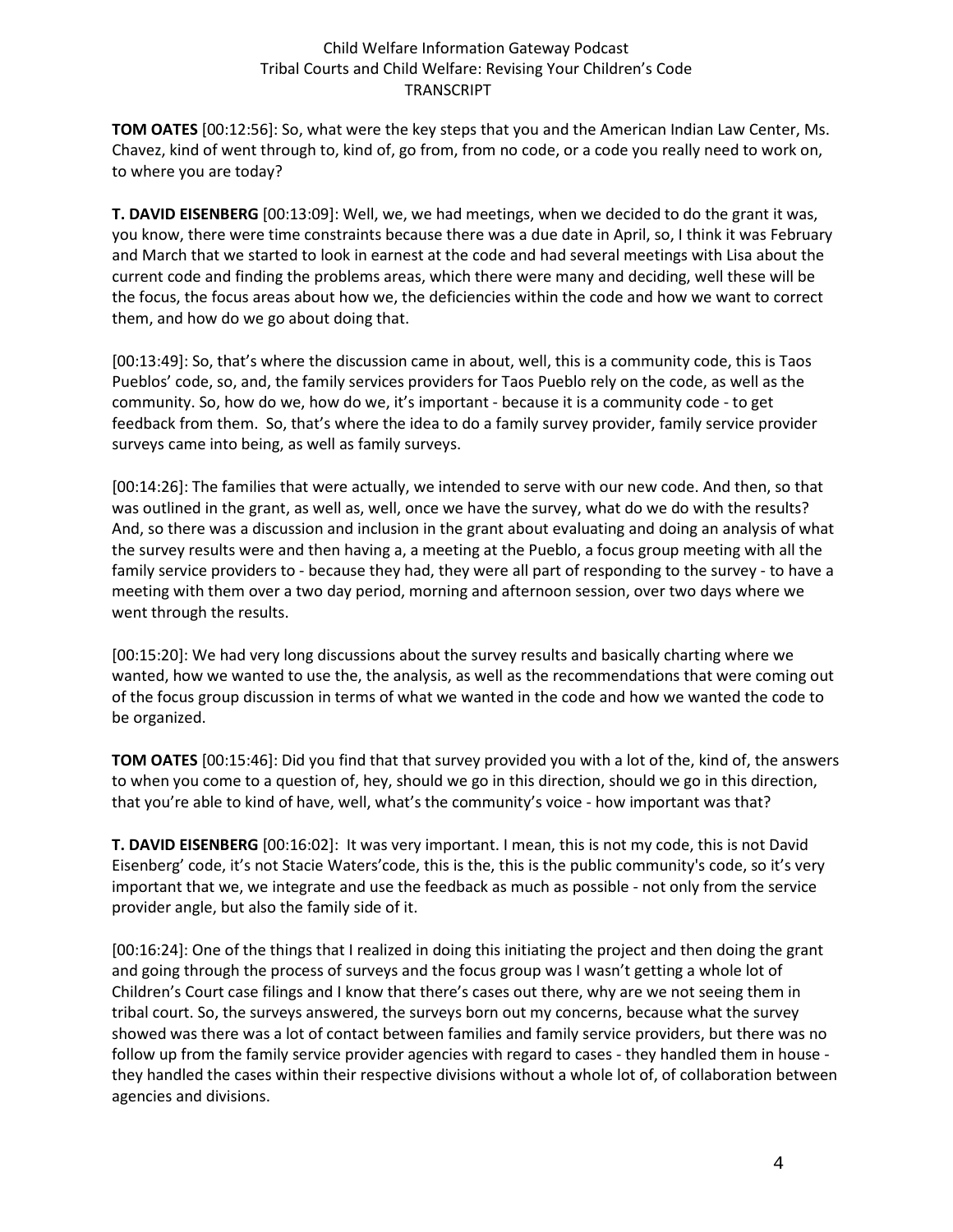[00:17:37]: So, police department would have a case and they would handle it without filing anything. Social services would have a case and, and handle it without seeing that there was a need to file it in Children's Court. And the same with juvenile offender cases, there was contact but no follow up filings in tribal court.

[00:18:04]: So, and that was because, I think people just found it easier to just go ahead and do it their way because the code was so hard to deal with. It's just like, the code is unworkable because it just doesn't make sense to us, it's easier for us to do it from our, from within our offices and divisions rather than deal with that stupid code which doesn't make any sense, it just doesn't make sense to us, it's easier for us to do it from our, from within our offices and divisions rather than deal with that stupid code which doesn't make any sense.

**TOM OATES** [00:18:38]: So, was this more of an issue of process and procedure as opposed to, listen I don't want to report this, I'm worried about escalating this.

**T. DAVID EISENBERG** [00:18:47]: That's one of the findings that was born out, Tom, was do the surveys as well as the - we'll probably get into this in a little more detail later on, but - when the American Indian Law Center did it's community meeting, before they stated really working in earnest on the drafts, what they, what the surveys found out and what the community meeting of the American Indian Law Center found out was people were reluctant to make, to file cases, because they didn't want to get involved in the court system.

[00:19:31]: They didn't want to come to tribal court, they didn't want to get involved, they didn't want to get involved with other families' issues, even though they felt there was a need to let Social Services and police department know, there was a reluctance, a huge reluctance on community members to get involved because, again, they just didn't want to have to come to court and provide affidavits or testimony against family members, other community members.

[00:20:04]: So that born out the need to, we discussed that in length and one of the key components of the revised Children's Code and Offender's Code is we have, we developed a pre-adjudicative process and procedures whereby upon the filings and reporting of children's cases, families, there's an investigative process that happens within social services, they make a determination whether that's a child in need of care and if it is a child in need of care, then a family service plan is developed and with certain thresholds and deadlines that the family has to meet to avoid coming to court.

[00:20:51]: So if they meet all their thresholds within the deadlines and they get the services that they need, they never get to see me. However, on the other hand if they don't meet the deadlines and thresholds within the deadlines, then social services has the option to then file a petition.

**TOM OATES** [00:21:10]: Now the Judge started to describe the pre-adjudicative process that Taos Pueblo instituted which increased the number of cases brought to the Tribal Court. Now, in an upcoming episode, we will dive into that with greater detail as an example of how Tribal Courts are taking a familycentered approach. We'll hear from Tribal Court Improvement Program grantees that work in conjunction with service providers to strengthen and heal families, not just pass down decisions. But that is for another episode.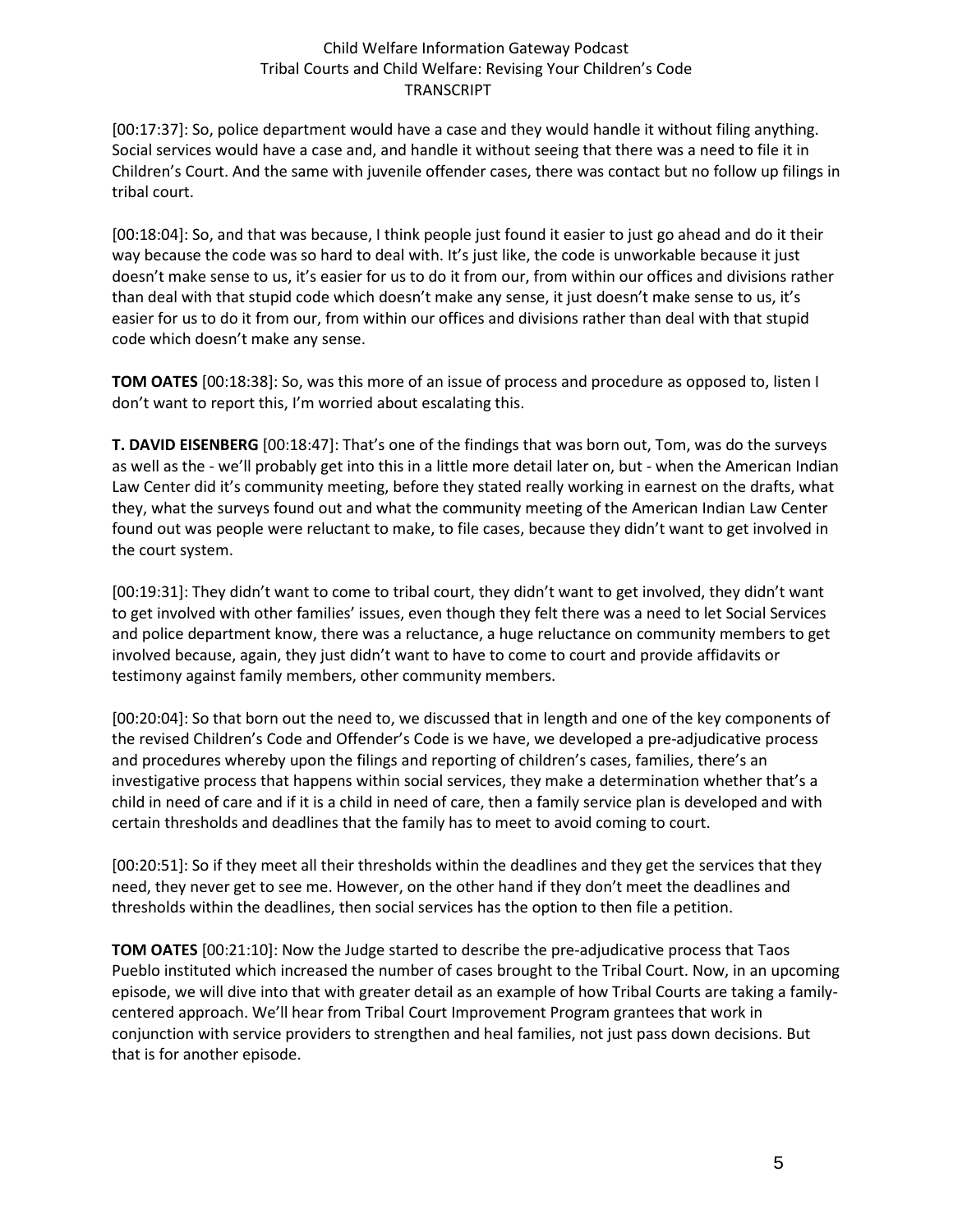[00:21:39]: We're gonna continue here and move up to Alaska, where the Sitka Tribe also found their Children's Code caused a bit of confusion. David Voluk, the chief judge of Sitka's Tribal court found himself leading the charge to review, edit and update the code. Now, just like the experiences from Judge Eisenberg with Taos Pueblo, making simple tweaks and refining the code proved to be a bit more difficult than it sounds. For Judge Voluk, as you'll hear, he looked at the work of refining more like overall restoration and repair.

**DAVID VOLUK** [00:22:12]: Well, you know, we looked at it and it was drafted in 1977, so our Children's Code is just enjoying its 41st birthday and, as you might imagine, things change over time. And then, I had the benefit of being both the tribal judge - so I looked at the Children's Code from the bench – and also assisting our Social Services Department to bring cases in Child Court. So, I also got to look at it from, you know, presenting to the court and also from the bench.

[00:22:53]: And there were parts of the code that were clunky. People weren't sure what the interpretation was. People weren't sure about timelines, who was responsible for service upon parties and any number of things that ended up clunky. I use the metaphor of a car a lot when it comes to a Children's Code. So, our car needed a tune-up and it was obvious to those of us who work on both sides of the bench that there were these parts that were leading to miscommunication between the court and the judiciary and our social services workers.

[00:23:26]: And so, it was time for a tune-up and so we put that project into our Tribal Court Improvement project and when it was funded it was a great motivator to get started, to bring this 1977 jalopy into the new millennium.

**TOM OATES** [00:23:58]: So, I'm gonna follow this analogy for a little while here and ask you about the mechanics that you helped bring in. Once you partnered with, you know, I'm assuming you didn't just sit down, that David didn't just sit down in the corner and revise everything - so, who were the folks that you partnered with and what did you tell them that you wanted to get out of a revised Children's Code?

**DAVID VOLUK** [00:24:20]: Well, we kind of created a work group and that included all the, kind of, interested parties that practiced in tribal court and - because we wanted those partners at the table to inform us - so it was not only what David saw wasn't working, but what did other people see could use improvement.

[00:24:44]: So, for sure the judiciary and the court was an essential party to have there. I don't know if other tribes have this, but I've noticed in my 23 years here with the Sitka Tribe of Alaska that there's always been a strange disconnect between the court and our Social Services Department. So, we really viewed this as an opportunity to start ironing out those wrinkles. From one set of leadership to another, the disconnect between the court and the social services kept propagating itself. So, we really viewed this revision process as a way to iron out our wrinkles.

[00:25:25]: So, we had the court there and the chief judge. We had the director of social services and those who practiced in tribal courts and social services. And then, we invited an outside expert from our legal services corporation – it's called Alaska Legal Services Corporation. And we have a fantastic attorney here based out of Juneau who has a lot of experience with tribal courts and we invited her in and she had her own grant that allowed her to bring legal services to rural areas and to native tribes. And so, she participated as a guest "mechanic", as well, while we went through this process.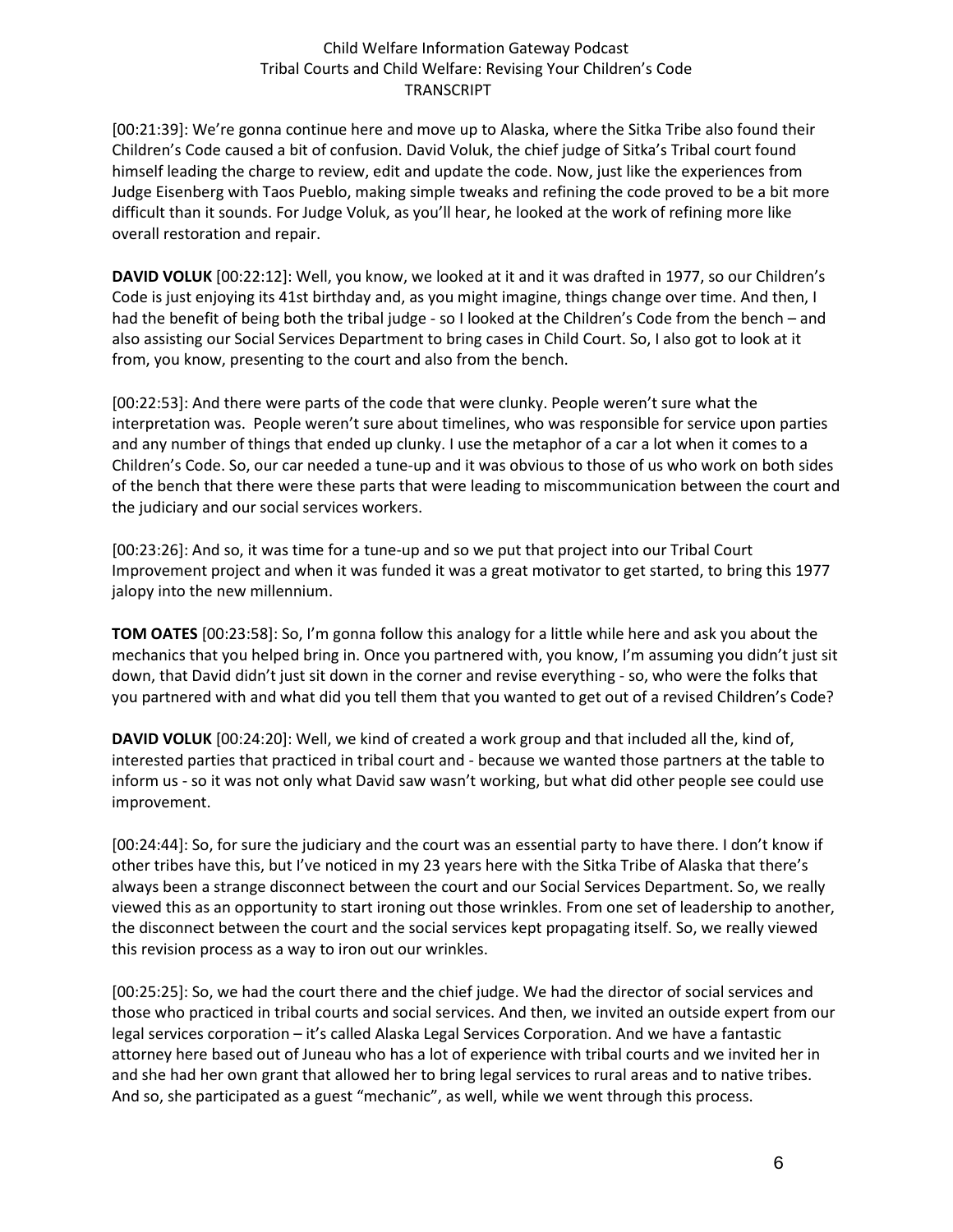**TOM OATES** [00:26:09]: Did you find that you used any current existing codes maybe from either other tribes or other regions? Was there anything that you turned around and said, you know what, we like what they're doing over here?

**DAVID VOLUK** [00:26:21]: Yeah, I think, if I had the chance to do things over again, I would've started there and, you know, those of us who work in Indian Country, we have to guard against something that we could call "templateism", where templates get circulated among tribes and its plug and play and you just fill in the name of your tribe at the top and adopt this template code or a code from another tribe and that's a big mistake, because every tribal community is very unique.

[00:27:00]: And so, the template's a great place to start, so you're not reinventing the wheel - sorry for the car metaphor again - but, and we didn't do that as carefully. You want to try to find tribes that are similar, ideally culturally to you - or at least in size or demographically - so that you're starting with somebody who's like a kissing cousin kind of tribe. And then we did eventually look at a number of these codes.

[00:27:33]: Like I said earlier, I think if I could've done things differently, I would've started there. And so, why I say that is we kind of ran into a problem of spending about a year under the hood of our 1977 Children's Code, fixing this valve and adjusting that fluid. And after a year, we were left with the inescapable feeling that we were fixing a broken-down car. And, what were we duct taping this old jalopy together for, when really, kind of, we were ready for a new car.

[00:28:15]: And so, that's when I went out shopping at these other tribes to look at what they were doing. And it's been a breath of fresh air to let go of our old code and be open to the idea of just starting over fresh. And so, we kind of labored for about a year trying to fix up our 1977 car before we finally came to the realization, you know, we could start over. Let's look at some other models. And so, we did, we've borrowed from about five or six other tribes, things we thought were the best part of their code.

[00:28:55]: And the nice thing about tribal governance is, it's not like you're violating any kind of intellectual property rights. Every tribe says in Yiddish gezunterheyt, go in health, we want you to be successful, and so we all share our models freely. And then, of course, you have to remember to adjust it to your community, so that when you're done, this car is something that your community is comfortable riding in and you're not importing something from another state or another village.

**TOM OATES** [00:29:28]: But now, to follow, so you've got this roadmap in front of you as you're getting your wheels moving and, and kind of moving on your own judicial highway, what are the challenges that you see ahead?

**DAVID VOLUK** [00:29:40]: You know, I think the largest challenge that any tribal government wrestles with is taking a traditionally oral culture and oral laws that have been handed down since time and memoriam, and then trying to trap them in a written language. And not only is that hard, but it's a language not necessarily that is traditional, you know, for good or for ill, the United States transacts mostly in English.

[00:30:21]: So, that's a foreign language to Indian tribal governments, so taking an oral tradition and trying to put it in writing and trying to translate it into a foreign language is a yeoman's task, it's huge.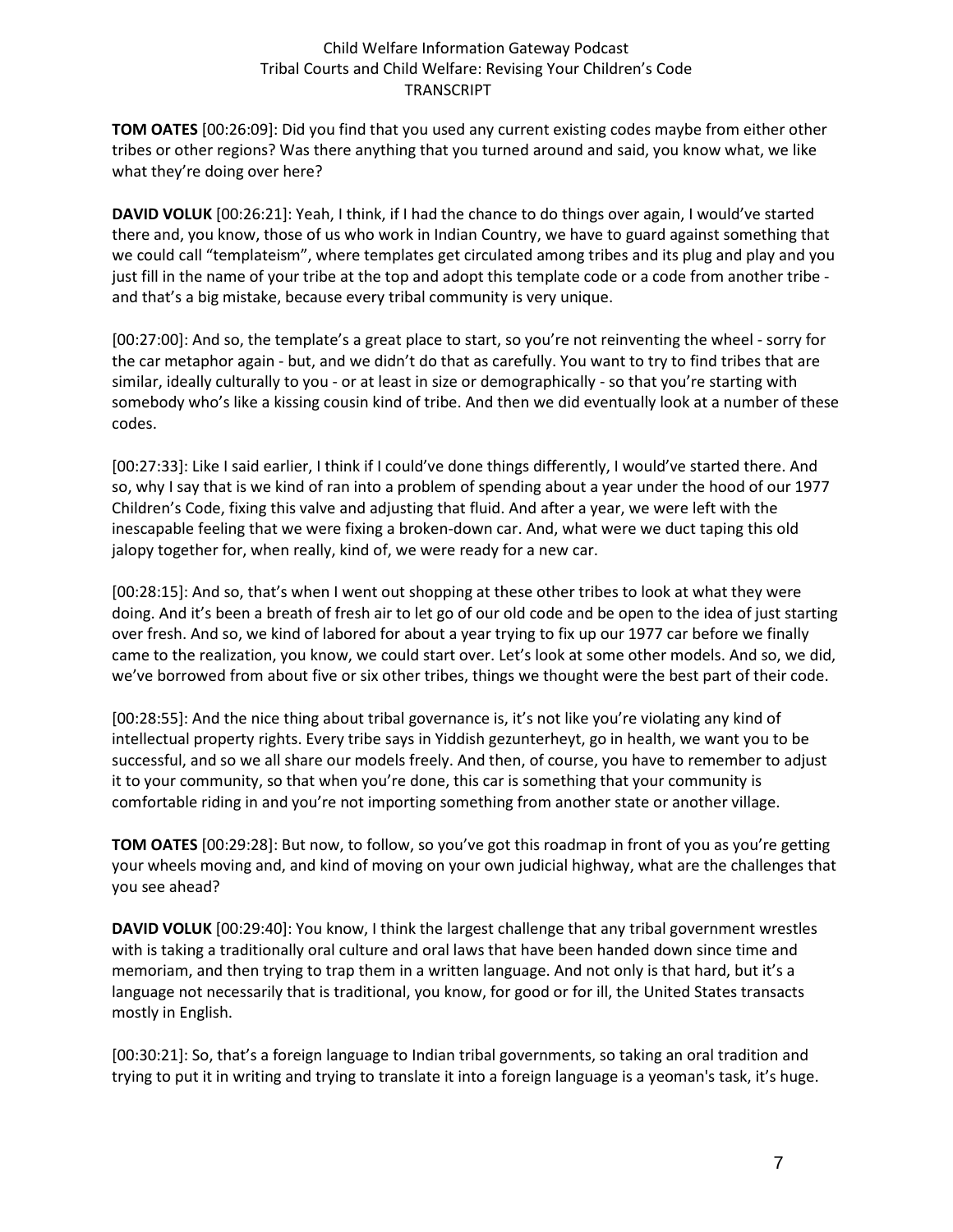And every tribe wrestles with this, I know, wherever I go we're all struggling. How much do we try to capture in writing? What's uncapturable in writing?

[00:30:53]: And then, the last piece that I will talk about is we talked about templateism that can sometimes afflict Indian Country and I can say this because I'm a recovering attorney, there's also lawyerism that can afflict Indian Country. And so, a lot of the codes that we've looked at are too verbose and take, you know, with all kinds of words of lawyer art and they take the code impenetrable to the layperson or in Latin, we call it "pro se litigant".

[00:31:38]: These are people who are not using attorneys and our tribal court is 99.8% everyday people trying to common use a more user-friendly justice system to solve their problems. And so, when you hand them a code that, I call it a ten gallon, that uses ten-gallon words it makes it hard to access and this leads to the monopoly of attorneys over the law, which we're really trying to break down that wall here at Sitka. So, simplifying - and I'm not sure we can say this, but - I had a gym teacher who used to ascribe to the KISS principle: Keep It Simple Stupid.

[00:32:26]: And, you know, the truth of the matter is if you can't say it succinctly and simply and shortly, then try again. And I think a lot of codes suffer from being way too long, they're two inches thick and they explain, you know, for instance, a definition of mistreatment or child maltreatment and they'll give you 25 examples and at the end of the day, we're all left with eyes hazed over because we just got lost in a definition.

[00:33:04]: And so, we're really struggling to make a code that's user friendly. If a third grader can't understand what you're saying, then you're probably not saying it well. So, and I think that's a big struggle that we have throughout Indian Country to make our laws accessible, to try to capture the customs and the traditions of the tribe in writing when they've been oral for millennia and to keep it simple.

**TOM OATES** [00:33:33]: The big lesson when revising or drafting these codes or really any processes and procedures – and this really isn't just a lesson for courts – is to remember you're writing instructions that will apply to different groups of people each with their own perspective, so there's a balance between making the code - or, really, any instructions - clear enough for everyone to understand but also not too detailed that a reader gets lost in the weeds.

[00:34:00]: Now, as this series featuring the work of the Tribal Court Improvement Program grantees continues, we will hear more from both the Taos Pueblo and Sitka tribes. We've got upcoming episodes focusing on building productive relationships with both state child welfare and state courts, along with how tribal courts are working closely with their tribe's social services departments.

[00:34:20]: So, head over to the podcast's web page, that'[s www.acf.hhs.gov/cb](http://www.acf.hhs.gov/cb) and search podcasts. On this episode's page we'll point you to other resources and materials for courts, along with information for working directly with tribes and tribal families, along with ICWA-related content as well. So, as always, you can check out updated information available on Child Welfare Information Gateway at [www.childwelfare.gov.](http://www.childwelfare.gov/)